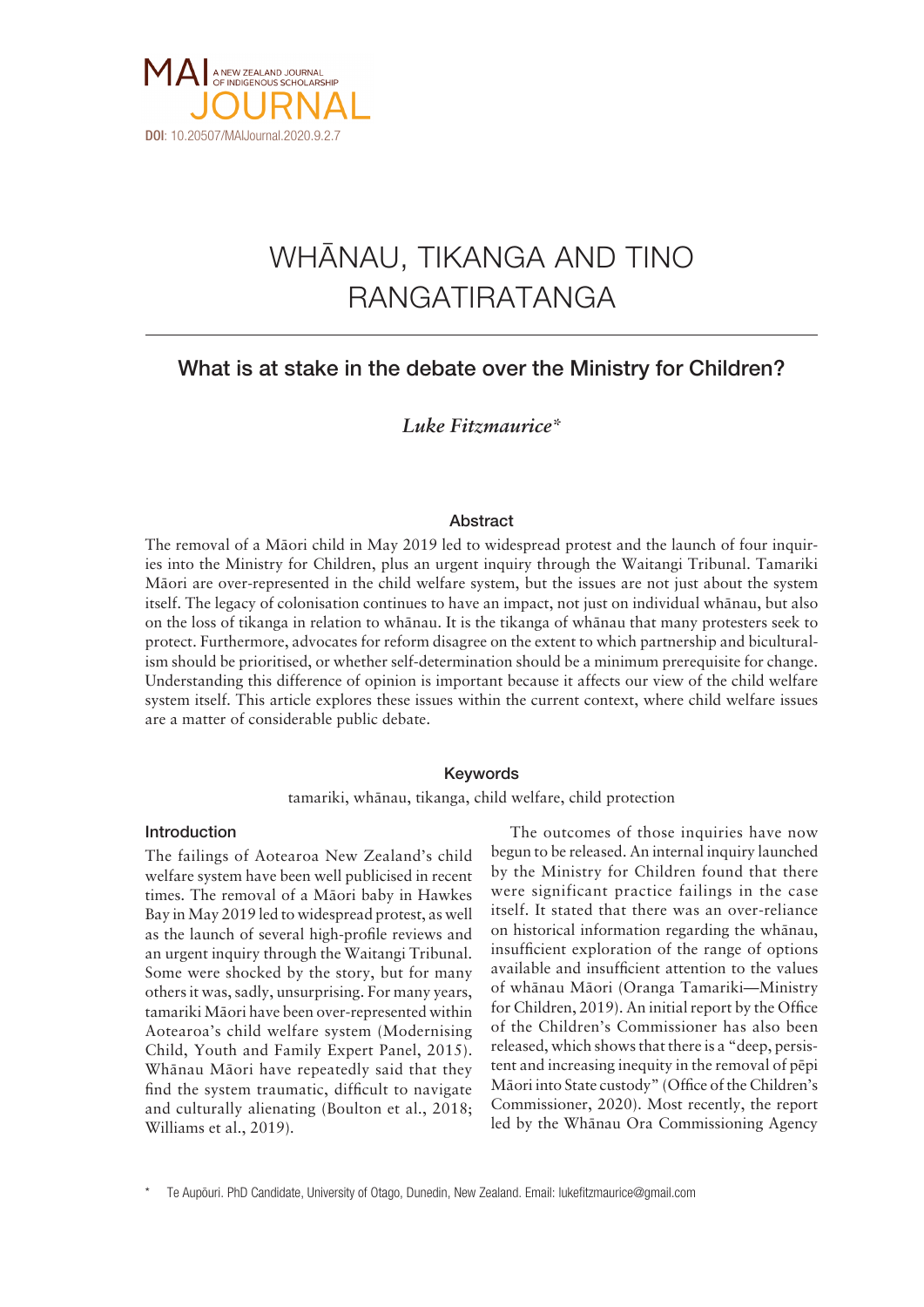(2020) recommended a full system overhaul based on three key principles—a system based on tino rangatiratanga, practices designed to connect tamariki and whänau back to their hapü and iwi, and the provision of wrap-around support. At the time of writing, reviews that are still pending include a report from the Ombudsman, a follow-up report from the Office of the Children's Commissioner and the findings of the Waitangi Tribunal. The release of those subsequent reviews may mean that the calls for change grow even louder.

However, the reasons for the over-representation of Mäori within the child welfare system are only partially explained by looking at the system itself. Understanding the underlying reasons for these issues requires examining the long-term impacts of colonisation. Colonisation led to a breakdown of practices that continues to affect Mäori today, with family violence among whänau Mäori just one of many effects (Cooper & Wharewara-Mika, 2011; Taonui, 2013). Colonisation has affected whänau in two distinct senses: it affects individual whänau, but it also affects the tikanga of whänau. This article argues that efforts to address the over-representation of Mäori in the child welfare system must seek to "restore whänau" in both of these two senses. It also examines some of the differences in opinion about how this might be achieved.

#### Whakapapa, whanaungatanga and whänau

Prior to the arrival of Europeans, Mäori society was organised by a system of principles and customs known as tikanga (Jones, 2016; Matike Mai Aotearoa, 2016; Mead, 2016; Mikaere, 2011; Ruru, 2018; Superu NZ, 2017). As stated in the Matike Mai Aotearoa (2016) report, "[T]ikanga may be defined as both a law and a discrete set of values" (p. 42). Tikanga provided a framework through which harmonious relations could be promoted, disputes could be addressed and issues of both personal and political power could be resolved (Matike Mai Aotearoa, 2016). Tikanga Mäori "served the needs of tangata whenua for a thousand years before the arrival of tauiwi" (Mikaere, 2011, p. 248). Williams has described how two concepts, whakapapa and whanaungatanga, were among the most important aspects of tikanga (Superu NZ, 2017). Whakapapa and whanaungatanga governed both human relationships and relationships with the environment (E. Durie, 2012). They were not just legal principles; they were ontological ones, explaining and rationalising the entire world (Superu NZ, 2017). Whanaungatanga and whakapapa defined not only how people related to each other but how they made sense of the world itself.

From the principles of whakapapa and whanaungatanga came the importance of whänau, described as "the basic social unit in Mäori society" (Walker, 2004, p. 63), and as the concept "which underpins the whole social system" (Mead, 2016, p. 225). The whänau was broader than what we have come to think of as the nuclear family. Children belonged not to their parents but to their whänau, with the whänau as a whole carrying responsibility for them (Metge, 1995; Ruru, 2013). The responsibility for keeping children safe was upheld by multiple people (Jenkins & Mountain-Harte, 2011; Metge, 1995). Whänau were also crucial in establishing and securing a person's sense of identity and belonging (Metge, 1995).

A number of authors have used the metaphor of the harakeke to describe the importance of whänau within tikanga Mäori (King et al., 2018; Pïhama et al., 2015; Whänau Ora Commissioning Agency, 2020). The harakeke metaphor emphasises the deep connection between child wellbeing and whänau wellbeing, and the importance of the relationships between children, whänau, whakapapa and tikanga (Pïhama et al., 2015). For many whänau, practices have changed since the arrival of Europeans to Aotearoa, but these traditional conceptions of whänau remain relevant and useful today.

#### The impact of colonisation on whänau

When Europeans arrived, the principles of whakapapa, whanaungatanga and whänau no longer governed how society was organised. Relationships became defined by contracts, rather than kinship, which was completely foreign to Mäori (Superu NZ, 2017). The British family structure was instituted as the norm, a process supported by policymakers (Metge, 1995). This changed not just who people lived with but how they saw the world. Mikaere (2011) argues that "colonisation has always been about much more than simply the theft of land, the decimation of indigenous populations and the seizure of political power. It has always been about recreating the colonised in the image of the coloniser" (p. 206). The loss of the tikanga of whänau, in favour of a Western view of the nuclear family, is an example of that process.

The seizure of Mäori land played a major role. By the early 20th century, the percentage of land owned by Mäori in the North Island had dropped to around 9%, and land in the South Island was almost entirely owned by the Crown (Orange,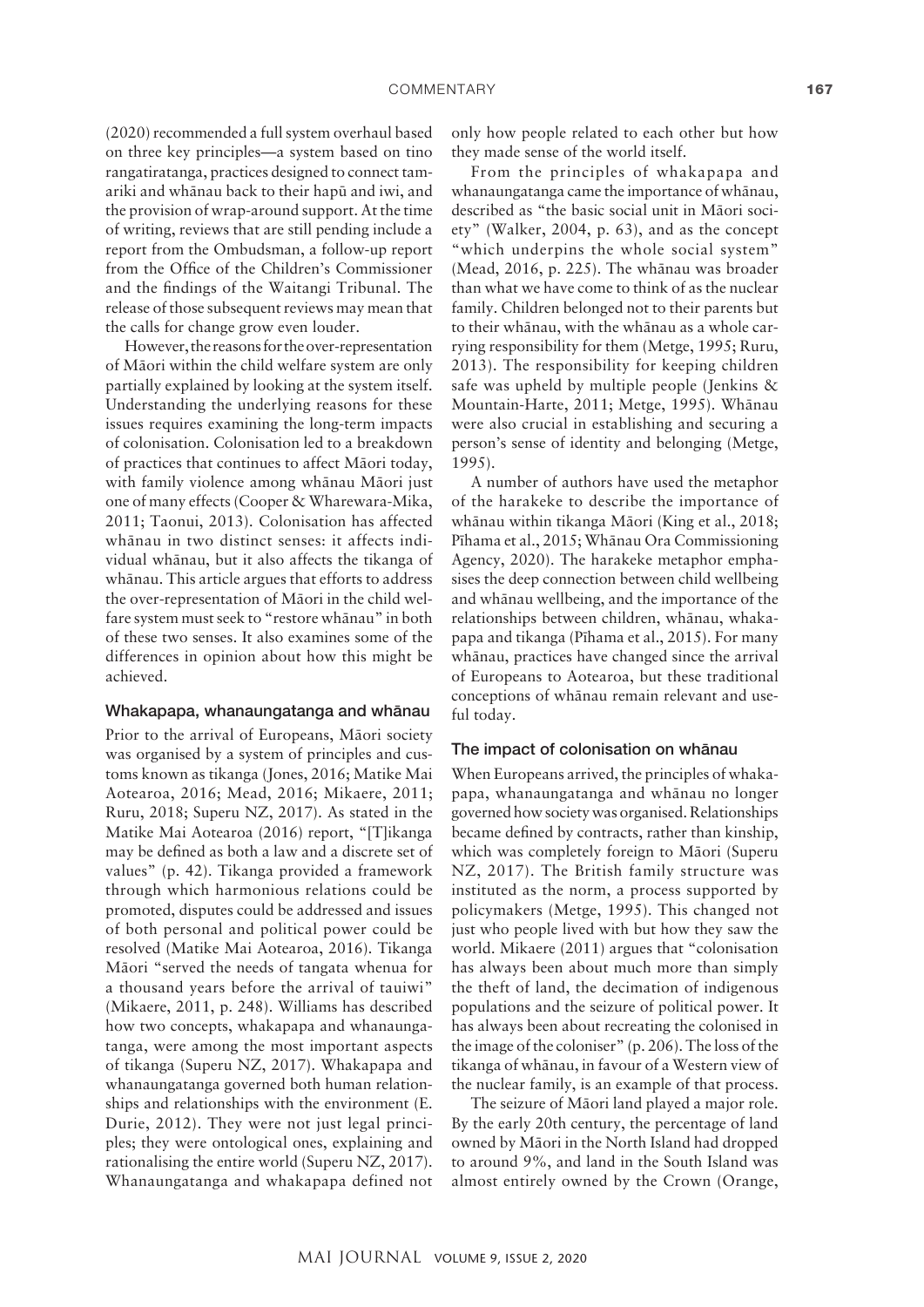#### 168 COMMENTARY

2004). The period from 1860 to 1900 has been highlighted as a particularly severe period for Mäori health due to the devastating impact of land confiscations following the New Zealand Wars (Cram et al., 2019). The loss of Mäori land had a destructive impact on whänau, undercutting the economic base of Mäori society and leading to a range of other social issues (Metge, 1995; Wirihana & Smith, 2019).

Walker (2004) describes the arrival of European missionaries as "the cutting edge of colonisation" (p. 87). Te reo Mäori usage declined throughout the 19th and 20th centuries, largely as a result of the Native Schools system (Simon et al., 2001). In the 20th century, Mäori experienced a "second wave" of land loss with the push towards urbanisation and assimilation of Mäori within towns and cities, which further distanced Mäori from their whakapapa (Cooper & Wharewara-Mika, 2011). This was part of a raft of policies "aimed at making Mäori abandon their distinctive tikanga and conform to the economic and social norms of the non-Mäori majority" (Ruru, 2013, p. 66).

Two things are important to note here. Firstly, explanations for the over-representation of Mäori children in the child welfare system that highlight the impacts of colonisation are not intended to minimise the harm suffered by those children. The over-representation of Mäori children within child welfare data cannot be explained by a single factor; instead, it is likely to be caused by a complex mix of factors that are related to colonisation and systemic bias but are also related to the real risk of harm (Cram et al., 2015). Secondly, the history of colonisation is not simply a history of passive acceptance by Mäori. Within the history of Native Schools, for example, are accounts of whänau engagement and resistance to the colonising intentions of those who established the system (Simon et al., 2001). The 2019 protests against the Ministry for Children demonstrate the ongoing resistance by Mäori to harmful actions by the Crown. However, despite that resistance, the process of colonisation has had a significant impact on the role of whänau within Mäori society, and Aotearoa society generally.

#### Tino rangatiratanga

The loss of the tikanga of whänau as a foundational societal principle occurred despite the assurances offered to Mäori by Te Tiriti o Waitangi ("Te Tiriti"). Article 2 of Te Tiriti promised tino rangatiratanga, or "absolute chieftainship" over the lands, homes and treasured possessions of Mäori people (Walker, 2004, p. 93). That included not

only physical possessions but also cultural traditions and other non-tangible treasures (Kawharu, 2005). The Crown guarantee of tino rangatiratanga was never upheld, and for many years the Crown was never held to account for those breaches. However, in the 1970s a process began that Walker (2004) described as "the cultural revival of the twentieth century" (p. 173). Mäori demands for redress grew louder, and the Waitangi Tribunal began to examine, and attempt to rectify, breaches of Te Tiriti by the Crown. Eventually, laws began to be passed that began to re-establish tikanga in the law (Superu NZ, 2017).

At around the same time, a number of Mäori health models were developed that drew on Mäori concepts of wellbeing. These models challenged the dominant Western view of what it means to be healthy. Mäori models of health tend to be more holistic in their approach than Eurocentric health models, which are generally more individualistic (Williams et al., 2019). Williams et al. (2019) have identified a focus on whänau, whakapapa and whanaungatanga as one of the key things that Mäori health models have in common. M. Durie (2001) argues that "whänau have the potential to make major contributions to the revitalisation of language, culture and wellbeing in its broadest sense" (p. 213). He also states that in order for Mäori to be well, they must be supported "to live as Mäori" (M. Durie, 2001, 2011). This is tino rangatiratanga in its most personal sense.

The year 1988 saw the publication of the landmark *Püao-Te-Ata-Tü* report (Ministerial Advisory Committee on a Maori Perspective for the Department of Social Welfare, 1988; Ruru, 2013; Walker, 2004). The report described the impact of institutional racism within the department and within society more generally. It led to significant changes within the child welfare system, with a greater emphasis on the role of family and whänau, and recognition of the importance of hapü and iwi in providing for the wellbeing of tamariki Mäori. The period immediately following the publication of *Püao-Te-Ata-Tü* was a time of great promise for those working within the child welfare system. For many Mäori social workers it was the first time that Mäori social work methods and tikanga Mäori were validated within statutory systems (Hollis-English, 2012).

However, the promise of that time never entirely eventuated, as the practices envisaged by *Püao-Te-Ata-Tü* were never fully implemented. Just three years into the operation of new legislation, a review found that the government needed to give "a clear, unequivocal commitment to resource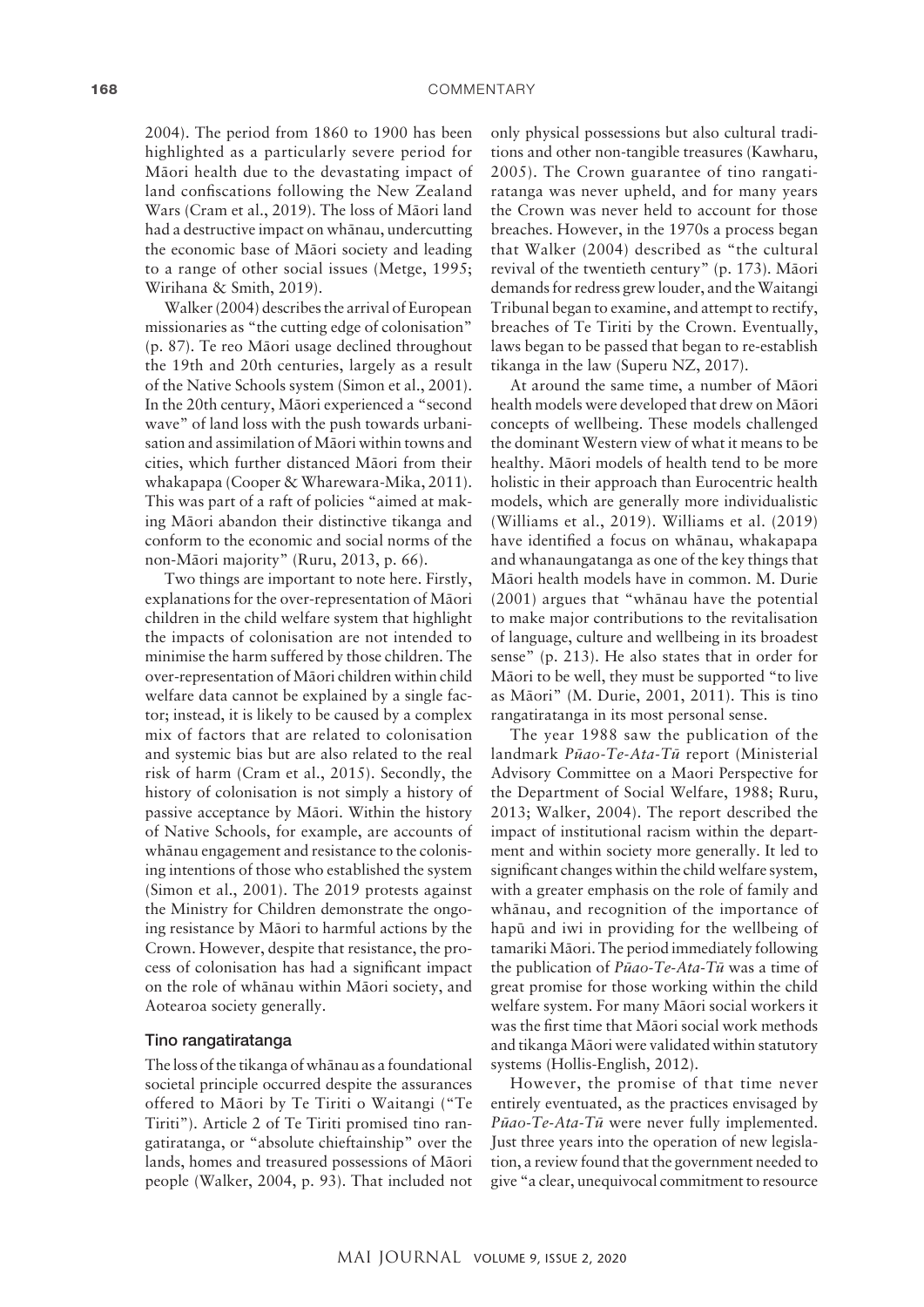and fund the implementation of development of the Act" (Mason, 1992, p. 107). This recommendation was rejected, with the government stating that "there can be no open-ended commitment to resources" (Department of Social Welfare, 1992, p. 35). A further review of the system eight years later criticised the government's failure to devolve services, commenting on "the great enthusiasm to devolve responsibility but not control" (Brown, 2000, p. 82). These developments show that despite some significant milestones, claims of tino rangatiratanga have regularly been contested.

# Partnership or self-determination?

The developments of the 1980s and beyond have culminated in growing recognition that supporting Mäori children requires doing things in a Mäori way. The legislation governing child welfare in Aotearoa now requires the Ministry for Children to set measurable outcomes for tamariki Mäori and reduce disparities between Mäori and non-Mäori (Oranga Tamariki Act 1989, s 7AA). This creates an opportunity to improve things for tamariki and whänau Mäori, but "Mäori must be part of the solution if we are ever to reduce the number of Mäori children in care" (Boulton et al., 2018, p. 26). A collective focus and a focus on whänau wellbeing is essential if improvements are to be made. As mentioned above, whänau wellbeing models based on the harakeke metaphor have been suggested as one way to achieve this (Pïhama et al., 2015).

Opinions differ on the balance to be struck between Mäori-led responses and Crown–Mäori partnerships. Some advocate for partnerships between the Crown and Mäori organisations on the basis that only the Crown has the financial resources to provide the level of support required, while only Mäori organisations can provide the cultural support required (Superu NZ, 2017). Within child welfare, those who advocate for such partnerships argue that bicultural practice approaches, or "culturally appropriate practice" can be an effective way to support tamariki and whänau Mäori (Atwool, 2019; Ruwhiu et al., 2016, p. 83). This position does not necessarily downplay the importance of rangatiratanga, but it does suggest that positive outcomes for tamariki Mäori can be achieved within the mainstream child welfare system, provided that the system is culturally responsive. This approach might also have practical value in that it could enable iwi with varying levels of willingness or capacity to decide whether they want to take on a formal role within the child welfare system.

Others are more sceptical of claims of partnership. Mikaere (2011) argues that "by supporting legislation that incorporates aspects of tikanga, we actually do more to undermine Mäori law than we do by simply continuing to operate within the overtly monocultural models of the present" (p. 271). Others have pointed out that while the inclusion of Mäori words and concepts within child protection has the potential to benefit Mäori, this also "risks kupu and tikanga Mäori being misinterpreted and diluted from their true meanings" (Williams et al., 2019, p. 8). According to proponents of this approach, tino rangatiratanga will never be achieved within a system that was originally created by the Crown. This approach favours self-determination over partnership, arguing that if the objective is to support tamariki and whänau Mäori to "live as Mäori" (M. Durie, 2001, 2011) then a partnership with the Crown in which the Crown retains ultimate control is unlikely to be effective.

It is possible for advocates of partnership and biculturalism to still advocate for tino rangatiratanga, just as it is possible for those who advocate for self-determination to acknowledge that partnership with the Crown may sometimes have value. There is evidence that partnership may be possible: the emergence of the Whänau Ora approach is perhaps the most prominent example of a Mäori-led initiative supported by the Crown that contributes to tino rangatiratanga (Taskforce on Whänau-Centred Initiatives, 2010). On the other hand, the scale of the change required to shift the child welfare system to one based on Mäori values should not be underestimated. Child welfare systems across the world are increasingly shifting towards a more "child-centred" orientation (Gilbert et al., 2011) and this has been a key feature of the reforms of the last five years in Aotearoa (Modernising Child, Youth and Family Expert Panel, 2015). Furthermore, these are not just surface-level policy issues: *Püao-Te-Ata-Tü*  revealed that the lack of responsiveness to Mäori within the Department of Social Welfare was less about specific practices than it was about deeply rooted problems of institutional racism (Ministerial Advisory Committee on a Maori Perspective for the Department of Social Welfare, 1988). Those who are sceptical of partnershipbased approaches may justifiably point to the magnitude of the changes that would be required to the current child welfare system to make it truly responsive to Mäori.

The distinction between the two positions, one favouring partnership and the other prioritising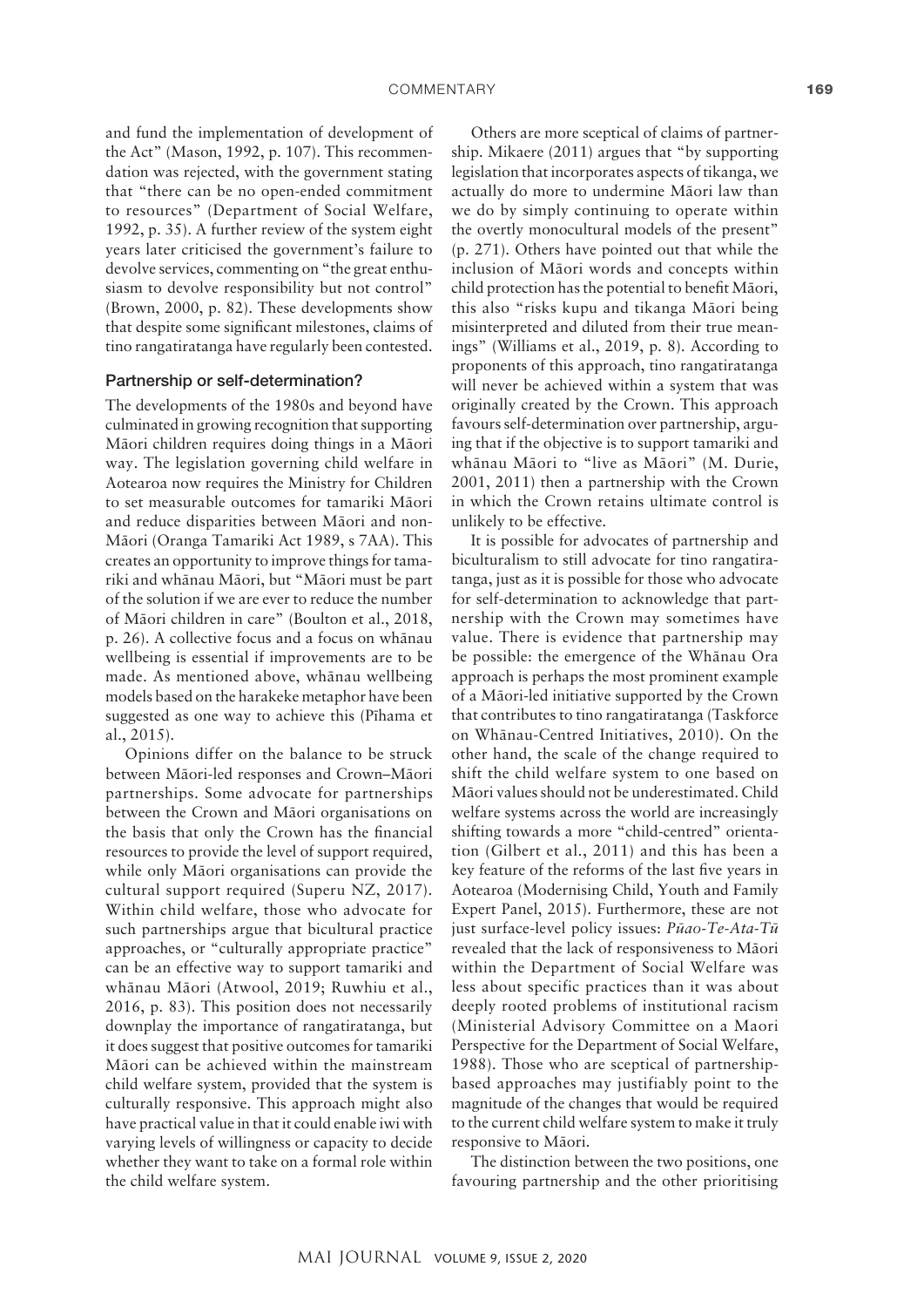tino rangatiratanga, may be less of a black-andwhite categorisation and more of a continuum. However, the two positions differ in their starting points, and in the extent to which they suggest that self-determination is an essential prerequisite for Mäori wellbeing. My intention here is not to resolve this complex issue but simply to highlight that approaches based on the notion of partnership are not as simple as they sometimes appear. Crown–Mäori partnerships are not a panacea to child welfare issues, and when they are established they are fraught with complexity. Understanding this context is essential to understanding why the issue of tamariki Mäori within the child welfare system will continue to cause controversy.

### How best to support tamariki Mäori?

This brings us back to the current issues surrounding the Ministry for Children. Protesters marching against the ministry following the Hawkes Bay case echoed the words of Ngäti Maniapoto rangatira Rewi Maniapoto: "'ka whawhai tonu ahau ki a koe, ake, ake, ake' (I shall fight you forever, and ever, and ever)" (Walker, 2004, p. 126). This is the spirit in which Mäori oppose attempts by the Crown in modern times to encroach on tikanga Mäori.

The main reason for this is that colonisation continues to have an impact on Mäori today. Colonisation was not caused solely by land loss; there was always an underlying loss of tikanga. The Native Land Court, for example, did not just strip Mäori of our land; it also stripped us off our tikanga. Once that foundation was removed, the loss of the land almost inevitably followed. The establishment of Native Schools removed the right of Mäori to decide for ourselves how to educate our children according to our own customs. The loss of te reo Mäori came later, but the erosion of tikanga Mäori relating to education was the essential precondition.

The same may now be said of whänau. It is the loss of Mäori ways of decision-making in relation to whänau—the loss of tikanga Mäori in relation to whänau—that may cause the most harm in the long term, not just the breakdown of individual whänau. Protesters do not just march in support of individual whänau; they also march in support of the tikanga of whänau. The tikanga is what many believe to be at risk. Their belief is well founded if history is anything to go by.

Improving outcomes for Mäori children and whänau requires doing things in a Mäori way, but there is disagreement as to exactly what this should look like. Within child welfare, some Mäori

advocate for biculturalism and partnership with the Crown, while others insist that Mäori selfdetermination is the essential starting point if the legacy of colonisation is to be overcome. Perhaps, for some, it is a question of whether or not wholesale system reform is realistic, rather than whether it is ideal. The reality is that the state-run child welfare system is unlikely to be able to be radically changed overnight. On the other hand, perhaps it is a case of what Jackson refers to as being brave enough to imagine a different future (Tauri, 2017). Those who advocate for self-determination as a non-negotiable starting point may acknowledge the difficulty in pursuing that goal, but choose to pursue it nonetheless.

Recognising this difference of opinion has implications for how we view child welfare in general. If the role of the child welfare system is to ensure the safety of individual children, then it may be acceptable for this to sometimes come at the expense of collective rights, such as the right of children to participate in their culture (*United Nations Declaration on the Rights of the Child*, art 30) or the collective right of Indigenous peoples to self-determination (*United Nations Declaration on the Rights of Indigenous Peoples*, art 3). However, if reversing the impacts of colonisation is the key to improving outcomes for Mäori children, then the restoration of the tikanga of whänau is an essential first step, and it may be permissible for this to occasionally come at the expense of the rights of individual children. Understanding this tension from a Mäori perspective is essential. Without that understanding, the struggle without end is likely to continue, ake ake ake, forever and ever and ever.

# **Glossary**

| Aotearoa             | New Zealand                                                |
|----------------------|------------------------------------------------------------|
| hapū                 | subtribe(s) that share a<br>common ancestor                |
| harakeke             | flax plant                                                 |
| iwi                  | tribal kin group                                           |
| kupu                 | word, anything said                                        |
| pēpi                 | babies                                                     |
| rangatira            | chief                                                      |
| tamariki             | children                                                   |
| tangata whenua       | Indigenous people of the land,<br>first people of the land |
| tauiwi               | foreigner, European, non-<br>Māori, colonist               |
| te reo Māori         | the Māori language                                         |
| Te Tiriti o Waitangi | the Māori language text of the<br>Treaty of Waitangi       |
| tikanga              | customs and practices                                      |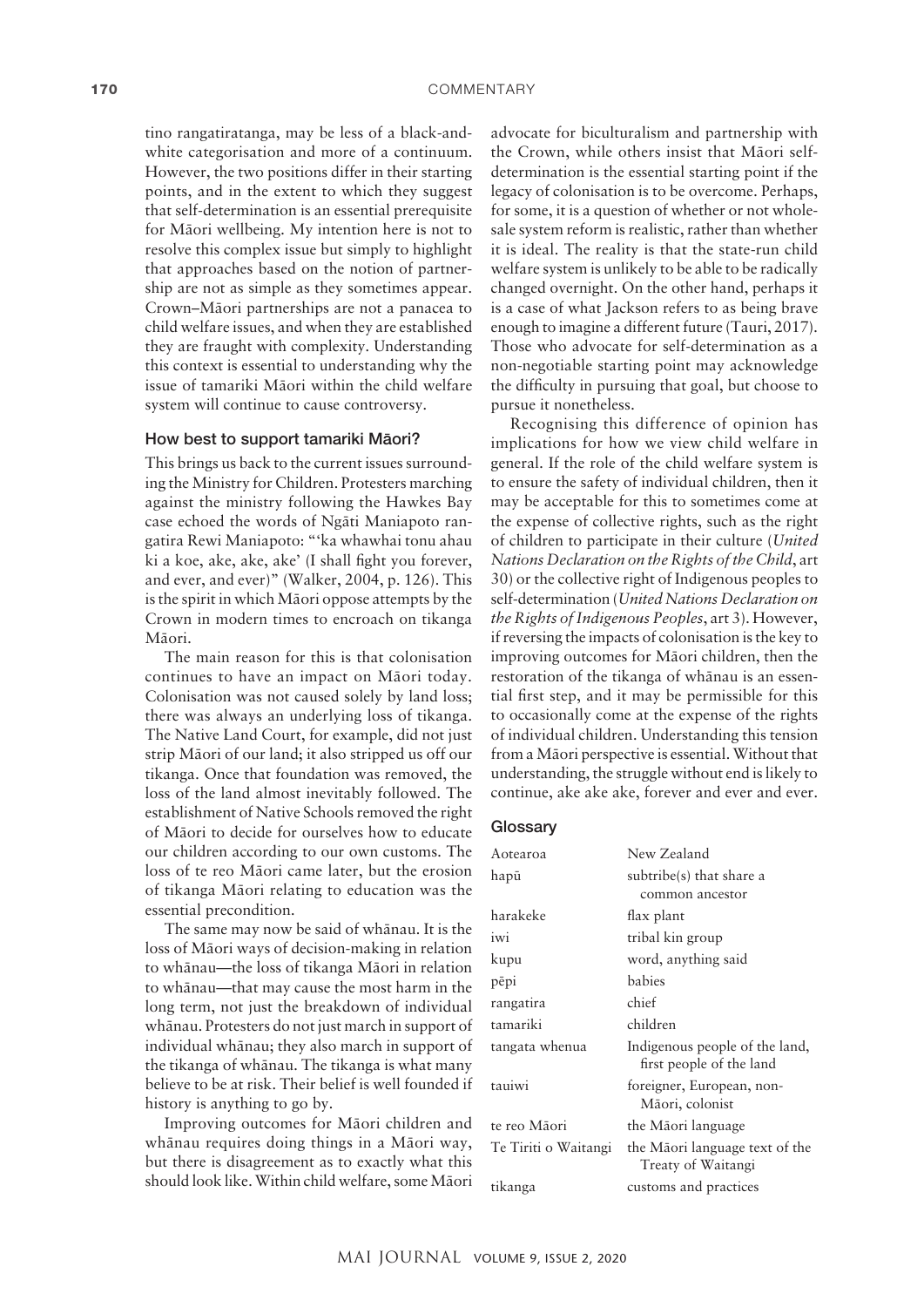| tino rangatiratanga | self-governing; having<br>absolute independence and<br>autonomy                                                                                                                                                  |
|---------------------|------------------------------------------------------------------------------------------------------------------------------------------------------------------------------------------------------------------|
| whakapapa           | genealogy, ancestry, familial<br>relationships                                                                                                                                                                   |
| whānau              | family; nuclear/extended<br>family                                                                                                                                                                               |
| whanaungatanga      | the interrelationship of<br>Māori with their ancestors,<br>their whānau, hapū, iwi<br>as well as the natural<br>resources within their<br>tribal boundaries such as<br>mountains, rivers, streams<br>and forests |

#### **References**

- Atwool, N. (2019). Child-centred practice in a bi- and multi-cultural context: Challenges and dilemmas. *Child Care in Practice*, *26*(3), 300–317. [http://doi.](http://doi.org/d29j) [org/d29j](http://doi.org/d29j)
- Boulton, A., Potaka-Osborne, G., Cvitanovic, L., & Williams-Blyth, T. (2018). E tipu E rea: The care and protection of indigenous (Mäori) children. *New Zealand Law Journal*, *3*, 3–7.
- Brown, M. (2000). *Care and protection is about adult behaviour: The ministerial review of the Department of Child, Youth and Family Services. Report to the Minister of Social Services and Employment Hon Steve Maharey*. [https://www.](https://www.msd.govt.nz/documents/about-msd-and-our-work/publications-resources/archive/2000-care-and-protection-is-about-adult-behaviour.pdf) [msd.govt.nz/documents/about-msd-and-our-work/](https://www.msd.govt.nz/documents/about-msd-and-our-work/publications-resources/archive/2000-care-and-protection-is-about-adult-behaviour.pdf) [publications-resources/archive/2000-care-and-pro](https://www.msd.govt.nz/documents/about-msd-and-our-work/publications-resources/archive/2000-care-and-protection-is-about-adult-behaviour.pdf)[tection-is-about-adult-behaviour.pdf](https://www.msd.govt.nz/documents/about-msd-and-our-work/publications-resources/archive/2000-care-and-protection-is-about-adult-behaviour.pdf)
- Cooper, E., & Wharewara-Mika, J. (2011). Healing: Towards an understanding of Mäori child maltreatment. In T. McIntosh & M. Mulholland (Eds.), *Mäori and social issues* (pp. 169–186). Huia Publishers.
- Cram, F., Gulliver, P., Ota, R., & Wilson, M. (2015). Understanding overrepresentation of indigenous children in child welfare data: An application of the Drake risk and bias models, *20*(3), 170–182.
- Cram, F., Te Huia, B., Te Huia, T., Williams, M. M., & Williams, N. (2019). *Oranga and Mäori health Inequities, 1769–1992*. Katoa Ltd.
- Department of Social Welfare. (1992). *The Government's response to the report of the Ministerial Review Team*.
- Durie, E. (2012). Ancestral laws of Mäori. In D. Keenan (Ed.), *Huia histories of Mäori: Ngä tähuhu körero* (pp. 1–12). Huia Publishers.
- Durie, M. (1998). *Te mana, te käwanatanga: The politics of Mäori self-determination*. Oxford University Press.
- Durie, M. (2001). *Mauri ora: The dynamics of Mäori health*. Oxford University Press.
- Durie, M. (2011). *Ngä tini whetü: Navigating Mäori futures*. Huia Publishers.
- Gilbert, N., Parton, N., & Skivenes, M. (2011). *Child protection systems: International trends and orientations*. Oxford University Press.
- Hollis-English, A. (2012). Püao-te-Äta-tü: Informing Mäori social work since 1986. *Aotearoa New Zealand Social Work*, *24*(3–4), 41–48.
- Jenkins, K., & Mountain-Harte, H. (2011). *Traditional Mäori parenting: An historical review of literature of traditional Maori child rearing practices in pre-European times*. Te Kahui Mana Ririki. [https://www.occ.org.nz/assets/Uploads/Reports/](https://www.occ.org.nz/assets/Uploads/Reports/Parenting/Traditional-Maori-parenting.pdf) [Parenting/Traditional-Maori-parenting.pdf](https://www.occ.org.nz/assets/Uploads/Reports/Parenting/Traditional-Maori-parenting.pdf)
- Jones, C. (2016). *New treaty, new tradition: Reconciling New Zealand and Mäori law*. Victoria University Press.
- Kawharu, M. (2005). Rangatiratanga and social policy. In M. Belgrave, M. Kawharu, & D. Williams (Eds.), *Waitangi revisited: Perspectives on the Treaty of Waitangi* (2nd ed., pp. 105–122). Oxford University Press.
- King, P., Cormack, D., & Köpua, M. (2018). Oranga mokopuna: A tängata whenua rights-based approach to health and wellbeing. *MAI Journal: A New Zealand Journal of Indigenous Scholarship*, *7*(2), 187–202.<http://doi.org/d29k>
- Mason, K. H. (1992). *Review of the Children, Young Persons and their Families Act 1989*. Department of Social Welfare.
- Matike Mai Aotearoa. (2016). *He Whakaaro Here Whakaumu mö Aotearoa: The Report of Matike Mai Aotearoa—The Independent Working Group on Constitutional Transformation.* [https://nwo.](https://nwo.org.nz/wp-content/uploads/2018/06/MatikeMaiAotearoa25Jan16.pdf) [org.nz/wp-content/uploads/2018/06/MatikeMai](https://nwo.org.nz/wp-content/uploads/2018/06/MatikeMaiAotearoa25Jan16.pdf) [Aotearoa25Jan16.pdf](https://nwo.org.nz/wp-content/uploads/2018/06/MatikeMaiAotearoa25Jan16.pdf)
- Mead, H. (2016). *Tikanga Mäori: Living by Mäori values* (2nd ed.). Huia Publishers.
- Metge, J. (1995). *New growth from old: The whänau in the modern world*. Victoria University Press.
- Mikaere, A. (2011). *Colonising myths—Mäori realities: He rukuruku whakaaro*. Huia Publishers; Te Wänanga o Raukawa.
- Ministerial Advisory Committee on a Maori Perspective for the Department of Social Welfare. (1988). *Puaote-ata-tu (day break): The report of the Ministerial Advisory Committee on a Maori Perspective for the Department of Social Welfare*. [https://www.msd.](https://www.msd.govt.nz/documents/about-msd-and-our-work/publications-resources/archive/1988-puaoteatatu.pdf) [govt.nz/documents/about-msd-and-our-work/pub](https://www.msd.govt.nz/documents/about-msd-and-our-work/publications-resources/archive/1988-puaoteatatu.pdf)[lications-resources/archive/1988-puaoteatatu.pdf](https://www.msd.govt.nz/documents/about-msd-and-our-work/publications-resources/archive/1988-puaoteatatu.pdf)
- Modernising Child, Youth and Family Expert Panel. (2015). *Expert Panel final report: Investing in New Zealand's children and their families*. Ministry of Social Development. [https://www.msd.govt.](https://www.msd.govt.nz/documents/about-msd-and-our-work/publications-resources/corporate/expert-panel-cyf/investing-in-children-report.pdf) [nz/documents/about-msd-and-our-work/pub](https://www.msd.govt.nz/documents/about-msd-and-our-work/publications-resources/corporate/expert-panel-cyf/investing-in-children-report.pdf)[lications-resources/corporate/expert-panel-cyf/](https://www.msd.govt.nz/documents/about-msd-and-our-work/publications-resources/corporate/expert-panel-cyf/investing-in-children-report.pdf) [investing-in-children-report.pdf](https://www.msd.govt.nz/documents/about-msd-and-our-work/publications-resources/corporate/expert-panel-cyf/investing-in-children-report.pdf)
- Office of the Children's Commissioner. (2020). *Statistical snapshot: Pëpi Mäori 0–3 months and the care and protection System*. [https://www.occ.org.nz/assets/](https://www.occ.org.nz/assets/Uploads/20200116-OCC-StatisticalSnapshot2.pdf) [Uploads/20200116-OCC-StatisticalSnapshot2.pdf](https://www.occ.org.nz/assets/Uploads/20200116-OCC-StatisticalSnapshot2.pdf) Oranga Tamariki Act 1989.
- Oranga Tamariki—Ministry for Children. (2019). *Practice review: Professional Practice Group practice review into the Hastings case*. [https://](https://www.orangatamariki.govt.nz/assets/Uploads/News/2019/Practice-Review/Practice-Review.pdf) [www.orangatamariki.govt.nz/assets/Uploads/](https://www.orangatamariki.govt.nz/assets/Uploads/News/2019/Practice-Review/Practice-Review.pdf) [News/2019/Practice-Review/Practice-Review.pdf](https://www.orangatamariki.govt.nz/assets/Uploads/News/2019/Practice-Review/Practice-Review.pdf)